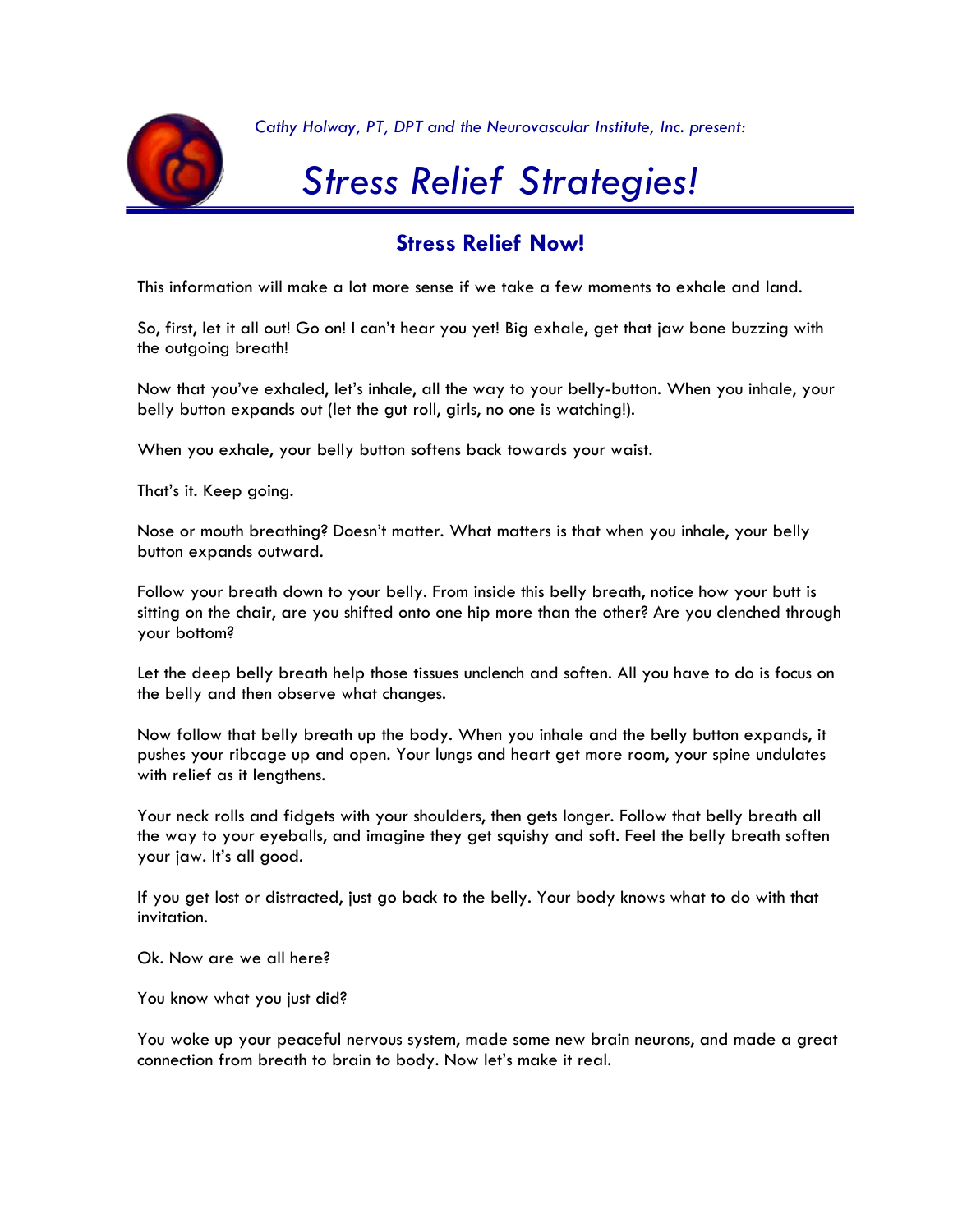- **1. Breathe it.** Go ahead, every breath counts as great practice.
- **2. Feel it.** From the inside, really. Belly moving? Butt unclenched? Ribcage opening? Neck longer? Eyeballs softer? Feel whatever you notice.

# *Feel what your breath is illuminating within your own body.*

**3. NAME IT**. "good" "juicy" "peaceful" "quiet" "UH huh" "yeah" "oh!" "ugh" "big sigh"

# **\* Breathe It \* Feel It \* Name It\***

Your breathing body shows your brain it is safe and calm, your brain acknowledges that input and decides to make a nice output, which means that your hands get warm and your jaw gets soft and maybe you even stretch or move instinctually.

# **\* Breathe It \* Feel It \* Name It \***

And

# **Move It!**

Excellent!

"Naming It" is important, it kicks up the happy juice in your brain, that lets you grow stronger wiring to this new pattern of safe relaxation.

# **\* Breathe It \* Feel It \* Name It \***

**You just grew some new brain cells.**

**Your memory and learning centers just woke up.**

**Your digestive hormones just reconnected to your gut.**

**Your cardiovascular system just rebooted and can run on slow and easy again.**

**Your sleep hormones will sing you lullabies tonight.**

**All because you took a good few belly breaths!**

**How can it be that easy, you wonder? Do just a few breaths count?**

**Yes, it IS that easy. Let's go explore why and how and keep breathing while we learn!**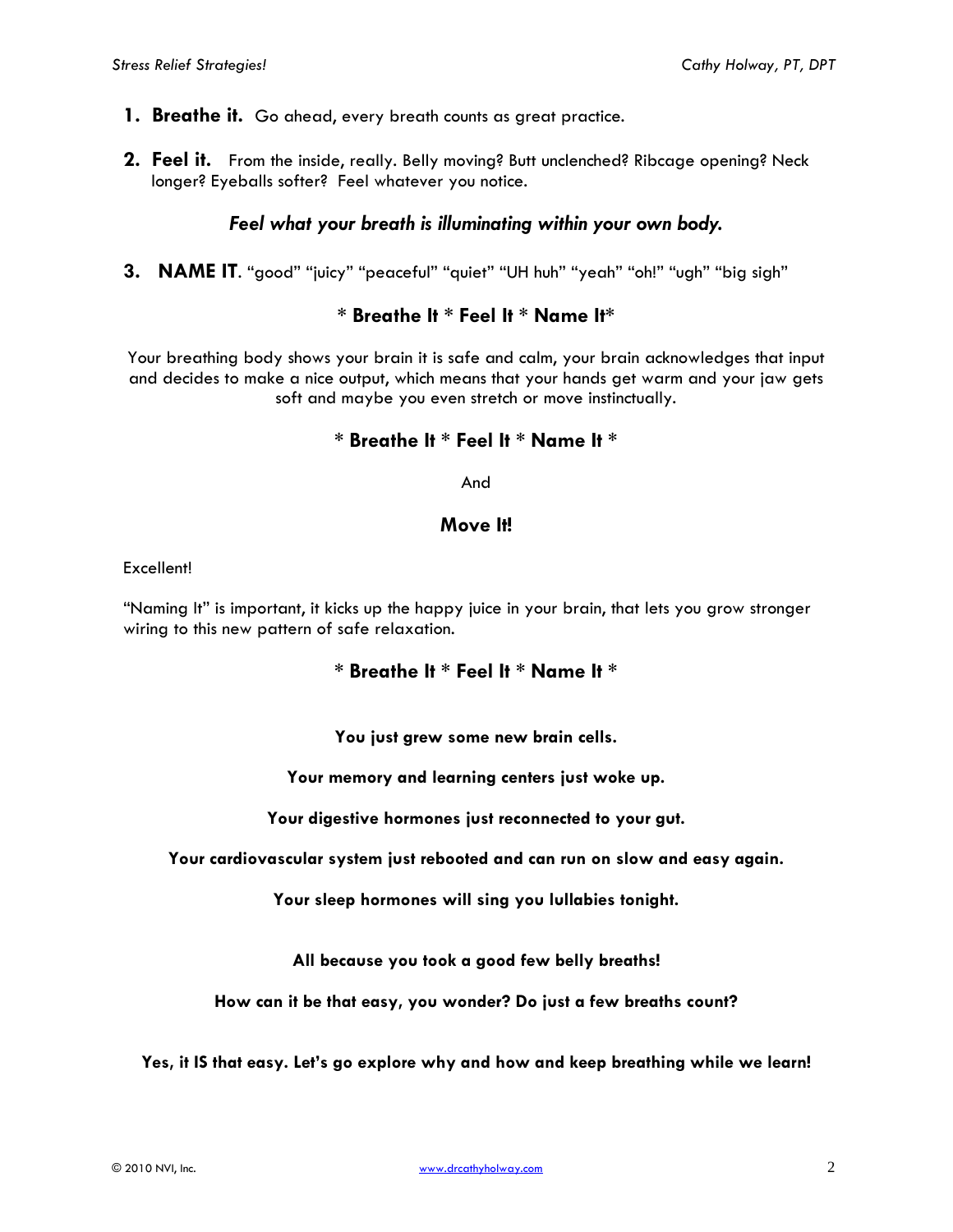# **Our Stress Regulatory Systems**

From our earliest embryonic development, we are programmed to detect stress within our own bodies and out in our environment, and somehow find balance between inner and outer self. Our nervous system works to keep digestion and heartbeat and breathing going, while it makes sure we can identify external danger, run from it, and relax when danger has passed.

So our stress regulatory system dances between rev-ing us up to get out of danger, and then calming us down when it's safe again.

Let's look at the two main components of the nervous system that handle these survival programs: the autonomic nervous system (ANS) and the HPA axis, which makes a wide range of hormones.

**The Autonomic Nervous System (ANS) connects to every tissue within us, to regulate our body function without us even thinking about it (heartbeat, breath, hormones, etc). It has three kinds of connection "branches:"**

## **1. Sympathetic = STRESSFUL!**

This is the "Foot on the gas" that jolts us into "fight or flight" responses when we think we are in danger.

It makes our heart race and floods blood sugar to our muscles, so we can run away or stay and fight.

If we get overwhelmed and locked into this stressful drive, it will take over many body functions, causing disease or dysfunction, unless we re-train it.

## **2. Parasympathetic = PEACEFUL!**

This is the "foot on the brake" when we are out of danger and can get smoothed out.

It is built to run our cardiovascular, respiratory and digestive systems.

The peaceful system is designed to work faster than the stressful system!

Our survival depends on not just getting out of danger, but on restoring internal calmness so our organ systems can function appropriately

## **3. Gastroenteric = peaceful, with the parasympathetics**

Designed to run your gut and digestion peacefully, but gets thrown out of whack when the stressful system kicks on.

We are wired to have agility between these three branches. Our health depends on our internal ability to restore juicy flow and function once danger has passed. When we are under prolonged stress, these protective systems lose their agility and internal dysfunction follows.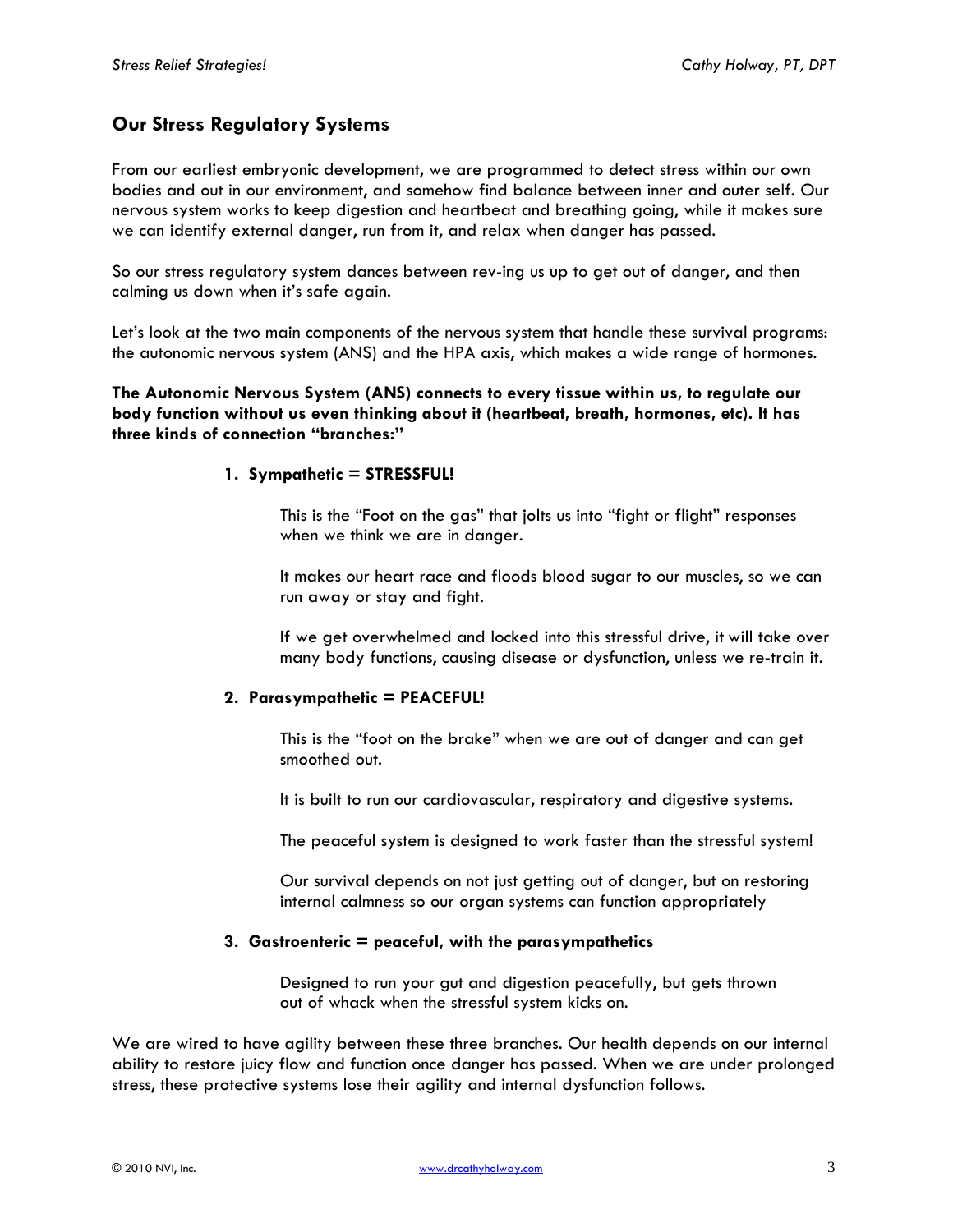**The HPA Axis is the hormone regulating system. It responds to incoming signals from body or environment and signals the hormones that will rev us up or calm us down. H – P – A stands for three different brain and body parts:**

## **1. Hypothalamus**

Part of your brainstem that controls your organs, your internal thermostat, sends signals to the pituitary gland to make many different hormones

## **2. Pituitary Gland**

Master gland, makes many important hormones

## **3. Adrenal Glands**

Tucked on top of your kidneys, they make **cortisol** in the stress response and many other hormones for normal function.

## *Cortisol is the "gas in the tank" that fuels our action in the Stress Response.*

Cortisol is meant to "turn off" once the danger has passed.

When it doesn't turn OFF, cortisol overflow blocks other hormones from functioning, impairing our

- \* sleep
- \* digestion
- \* insulin response
- \* thyroid activity
- \* learning and memory

Cortisol overflow kills stem cells in the brain, decreasing our capacity to learn new things and remember past events!

The good news is that when we choose to breathe, we re-set the stress cycle so our hormones can function properly, we can grow new brain cells and our radar can protect us better.

# **Our stress regulatory system is a cognitive system that has trained itself to recognize danger and trigger protective responses, all without our conscious directions!**

Think about it. How many of us carry irrational childhood fears and behaviors (about snakes, barking dogs, yelling parents, etc) and can't figure out why they persist into adulthood? Well, your unconscious alarm system identified something as dangerous, triggered a protective response from you, and hasn't changed since.

Good thing we can change it now, with a little detective work and behavior modification!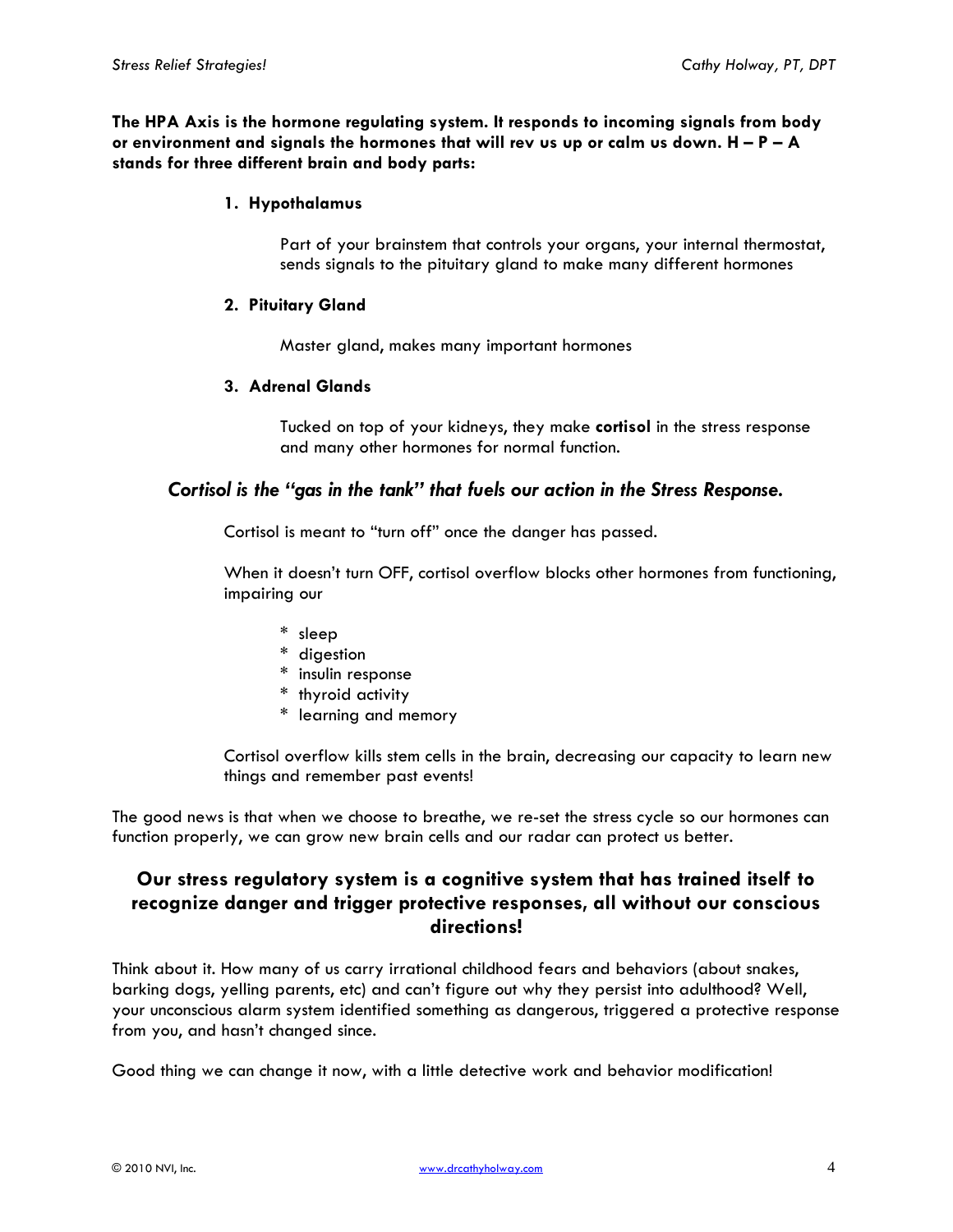# *Where we have unconsciously been imprinting stress signals and responses, we can now decide to consciously "re-wire" the system to acknowledge calming signals and responses.*

## **First let's reconnect to our breathing:**

## **\* Breathe It \* Feel It \* Name It \***

## **Now let's explore the four simple steps of the rewiring process:**

#### **1. IDENTIFY**

What situations, interactions *or thoughts, memories, beliefs, stories…* get you stressed? Even in that quiet, clenched, queasy way?

At first you might only identify them after they've gotten you all wound up.

Observing the patterns is an important start, and will give you a chance to slow down… ...the next time… so you can

## **2. ASSESS**

When you are aware of the triggers, you can start to slow things down a little with some breathing.

Decide if you are really safe and ok *right this moment*, and if so, can you breathe through it a little?

Can you learn to breathe through something that used to make you uncomfortable?

## **3. DECIDE**

When you can catch the triggers or the patterns before they start ("recognition") you can decide to respond differently.

#### **4. RESPOND**

When you decide you are safe right now, and choose to breathe and feel your calmness, you are retraining your stress systems to protect you better.

# **How does calming down and strengthening your "peaceful" nervous system protect you better?**

\* Your "radar" recalibrates and you can more accurately assess a dangerous or SAFE situation.

\* When your peaceful nervous system is secure and agile, your health improves, especially your cardiovascular, metabolic, digestive and hormonal systems.

\* IT FEELS GOOD!! And when we feel good, it's contagious!

\* When you feel safe in your body, you can feel safe in the world.